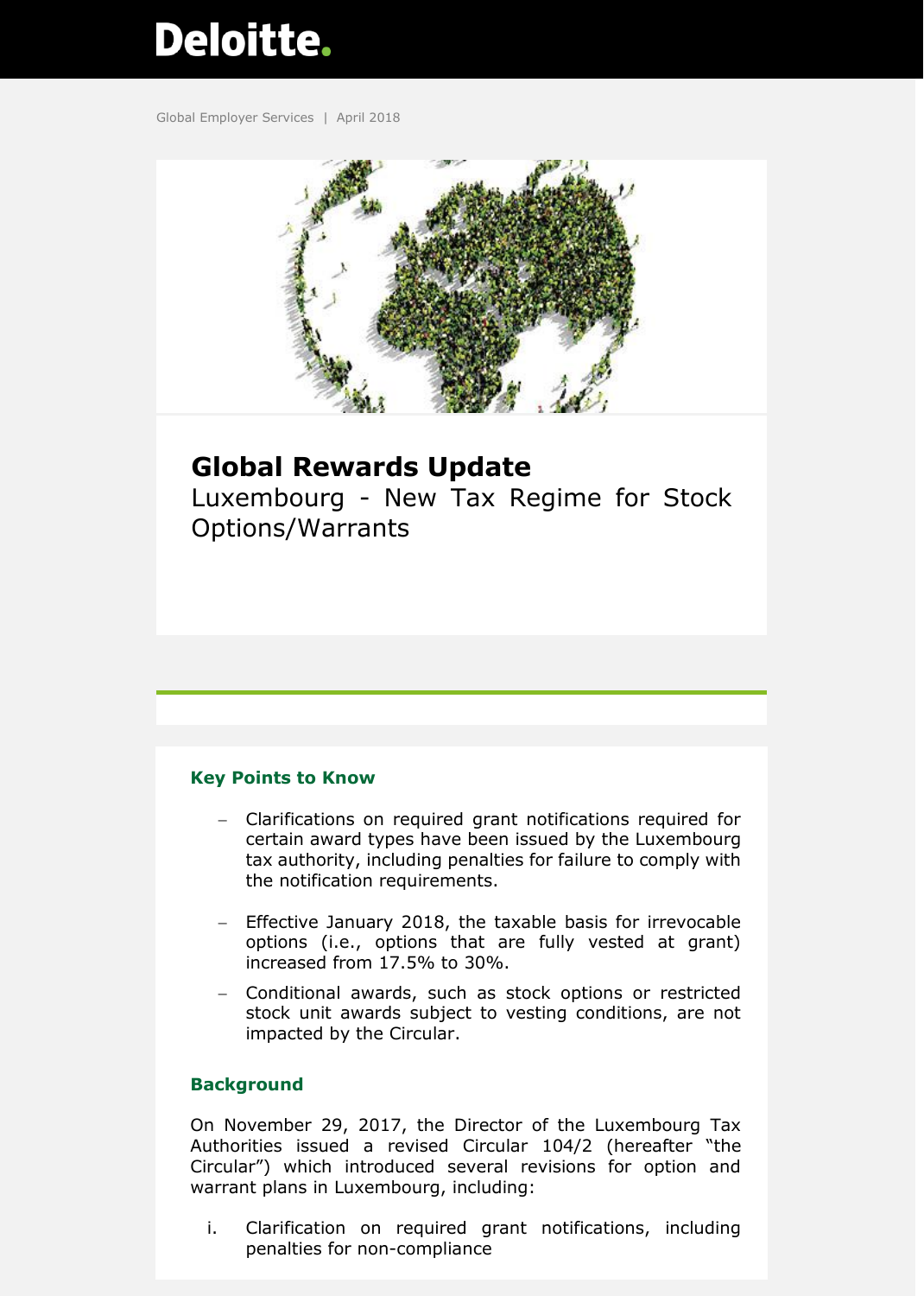ii. Change in calculation of taxable basis for irrevocable options

#### **Grant Notification Requirements**

#### Grant Notification Timing

The Circular states that a "grant notification" must be provided to Luxembourg Tax Authorities in a "timely" manner following grant of option/warrant plans *taxable at grant* (i.e., irrevocable options and eligible warrant plans), and should include the estimated yearly gross salary of the beneficiary, excluding the options/warrants.

The Circular does not specify what is considered "timely" for purposes of the grant notification, though it is expected that Luxembourg Tax Authorities will consider a grant notification to be "timely" provided that it is made within the 4-5 days following the grant of date.

Further, the Circular eliminates the requirement to provide notification two months prior to the grant of options / warrants, as defined under Circular 104/2bis dated December 28, 2015.

Note that conditional options (i.e., options subject to vesting conditions) are not impacted by the Circular, and remain subject to tax / tax reporting at the point of exercise.

#### Impact of Failure to File Grant Notification

In the event an employer fails to comply with the grant notification requirements, the Luxembourg Tax Authorities reserve the right to subject the full value of the shares underlying the option/warrant at grant to tax, without the application of the lump sum valuation percentage (as discussed below) or any other potential discounts.

## **Change in Taxable Basis at Grant**

Option/warrant plans *taxable at grant* (i.e., irrevocable options and eligible warrant plans) are subject to tax and reporting at the time of grant, based on a percentage of the value of the shares underlying the option/warrant at grant.

For example, if an employee was granted 10 options over shares with a value of EUR 10 each, the gross benefit-in-kind at grant would be equal to EUR 100.

Historically, the taxable benefit at grant was equal to 17.5% of this gross benefit-in-kind, or EUR 17.50.

However, the circular increased the taxable basis to 30% of the gross benefit-in-kind, or EUR 30.00.

Options granted on or after January 1, 2018 will be subject to tax and reporting in accordance with the new basis. As noted above, failure to comply with the grant notification requirements may result in the Luxembourg Tax Authorities disallowing the application of the lump sum valuation percentage at grant. Using the example, this means that potentially the full EUR 100 gross benefit-in-kind would be subject to tax at grant.